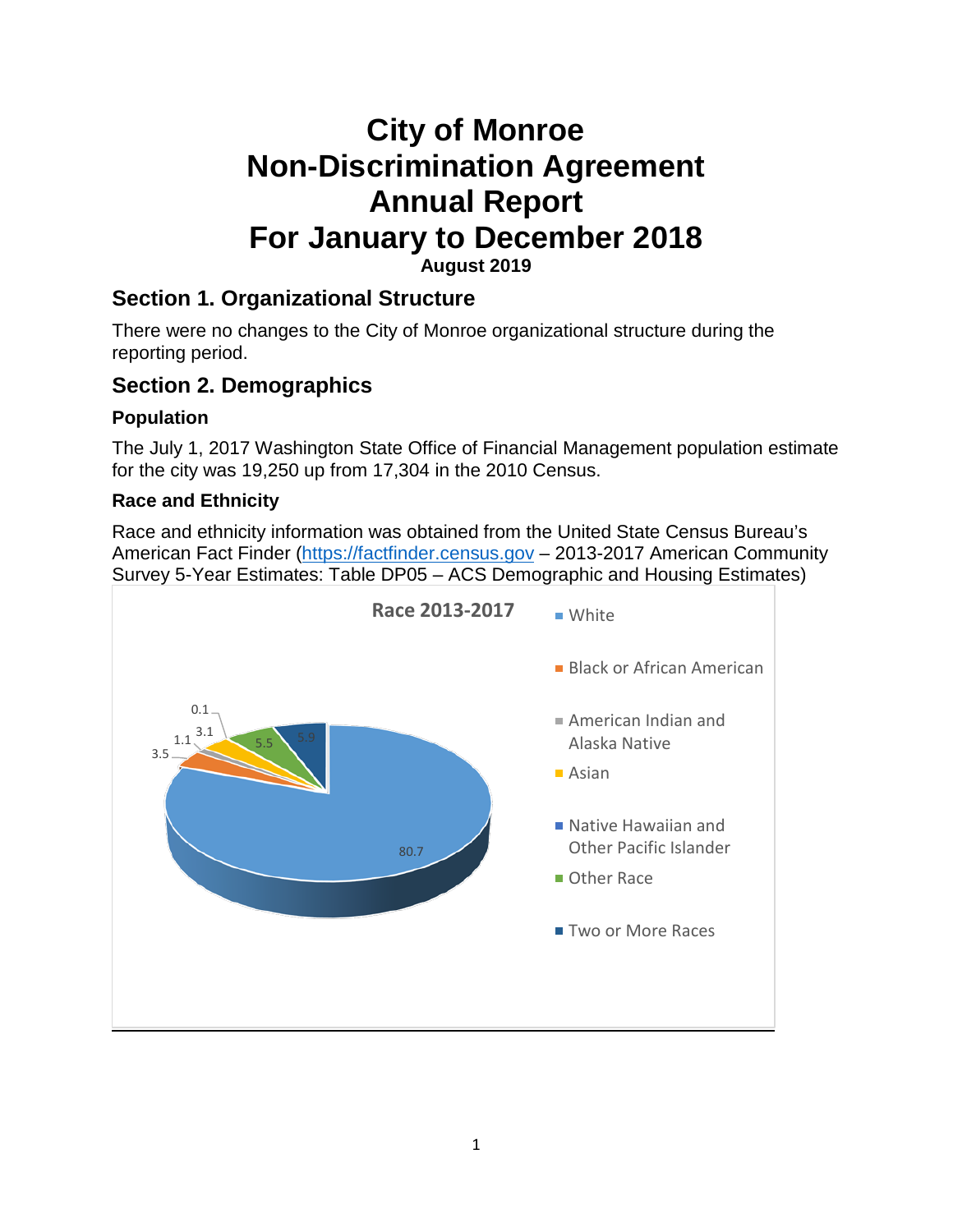

#### **Language**

21.9% of the population (5 years and over) speaks a language other than English at home with 44.8% considered to speak English "less than very well". (United States Census Bureau's American Fact Finder [https://factfinder.census.gov](https://factfinder.census.gov/) – 2013-2017 American Community Survey 5-Year Estimates: Table S1601 – Language Spoken At Home)

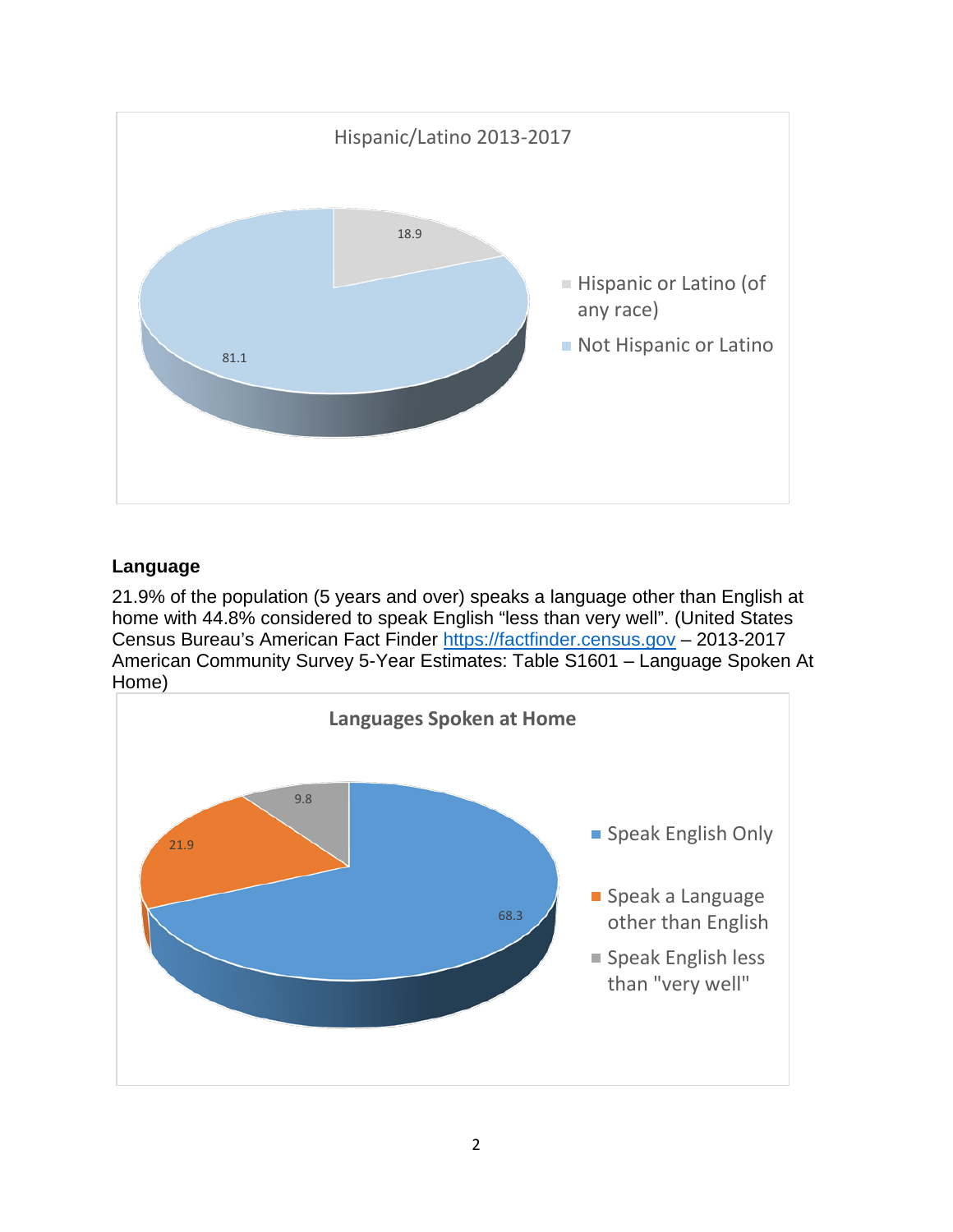In addition to the Census data the Monroe School District reports that there are 516 English language learners speaking 20 different languages. The following information was provided by the Monroe School District:

|                           | Monroe Park Place |                |                |                |              | Frank        |              |  |
|---------------------------|-------------------|----------------|----------------|----------------|--------------|--------------|--------------|--|
|                           | <b>District</b>   | High           | Middle         | Sky Valley     | Fryelands    | Wagner       | Leaders in   |  |
|                           | Wide              | School         | School         | Education      | Elementary   | Elementary   | Learning     |  |
| <b>Total Students</b>     | 6240              | 1616           | 783            | 834            | 439          | 559          | 58           |  |
| <b>English at home</b>    | 5326              | 1361           | 619            | 832            | 387          | 276          | 47           |  |
| Free/Reduced Lunch        | 4285              | 1102           | 479            | 757            | 281          | 143          | 21           |  |
| Not Free Lunch            | 1041              | 259            | 140            | 75             | 106          | 133          | 26           |  |
| Spanish at home           | 819               | 222            | 154            | $\mathbf{2}$   | 50           | 269          | $\mathbf{u}$ |  |
| Free/Reduced Lunch        | 154               | 60             | 22             | $\overline{2}$ | 7            | 29           | 3            |  |
| Not Free Lunch            | 665               | 162            | 132            | 0              | 43           | 240          | 8            |  |
| <b>Russian at home</b>    | 17                | 5              | $\mathbf{3}$   | $\bf{0}$       | $\bf{0}$     | $\mathbf{I}$ | $\bf{0}$     |  |
| Free/Reduced Lunch        | 16                | 4              | 3              | 0              | $\bf{0}$     | 1            | $\bf{0}$     |  |
| Not Free Lunch            | 1                 | 1              | $\bf{0}$       | 0              | $\bf{0}$     | $\bf{0}$     | 0            |  |
| <b>Hmong at home</b>      | 16                | 5              | $\bf{0}$       | $\bf{0}$       | $\bf{0}$     | 6            | $\bf{0}$     |  |
| Free/Reduced Lunch        | 3                 | 1              | $\Omega$       | $\Omega$       | $\Omega$     | $\Omega$     | $\Omega$     |  |
| Not Free Lunch            | 13                | 4              | 0              | 0              | 0            | 6            | 0            |  |
| <b>Ukrainian at home</b>  | 14                | 7              | 1              | $\mathbf{0}$   | $\mathbf{0}$ | $\mathbf{0}$ | $\bf{0}$     |  |
| Free/Reduced Lunch        | 5                 | $\overline{2}$ | 0              | 0              | $\bf{0}$     | 0            | $\bf{0}$     |  |
| Not Free Lunch            | 9                 | 5              | 1              | 0              | $\bf{0}$     | $\Omega$     | 0            |  |
| Chinese at home           | 6                 | $\overline{2}$ | $\overline{2}$ | $\bf{0}$       | $\mathbf{0}$ | $\bf{0}$     | $\bf{0}$     |  |
| <b>Finnish at home</b>    | 6                 | ı              | 1              | 0              | $\bf{0}$     | 0            | 0            |  |
| Swahili at home           | 6                 | $\overline{2}$ | ı              | 0              | 0            | 3            | 0            |  |
| Punjabi at home           | 5                 | $\overline{2}$ | $\mathbf{0}$   | 0              | 0            | L            | 0            |  |
| <b>Cambodian at home</b>  | 4                 | $\overline{2}$ | $\mathbf{0}$   | 0              | 0            | $\bf{0}$     | 0            |  |
| <b>Urdu</b> at home       | 4                 | $\bf{0}$       | $\mathbf{0}$   | $\bf{0}$       | ı            | 3            | $\bf{0}$     |  |
| <b>Arabic at home</b>     | 3                 | $\bf{0}$       | 1              | 0              | $\bf{0}$     | $\bf{0}$     | 0            |  |
| Hungarian at home         | 3                 | 3              | $\mathbf{0}$   | 0              | 0            | 0            | 0            |  |
| <b>Thailand at home</b>   | 3                 | $\bf{0}$       | $\bf{0}$       | 0              | 0            | 0            | 0            |  |
| Japanese at home          | $\overline{2}$    | ı.             | $\bf{0}$       | 0              | 0            | 0            | 0            |  |
| <b>Romanian at home</b>   | $\overline{2}$    | $\bf{0}$       | 1              | 0              | $\bf{0}$     | $\bf{0}$     | $\bf{0}$     |  |
| <b>French at home</b>     | ı                 | ı              | $\mathbf{0}$   | 0              | 0            | 0            | 0            |  |
| <b>Lithuanian at home</b> | ı                 | $\bf{0}$       | $\bf{0}$       | 0              | ı            | $\bf{0}$     | $\bf{0}$     |  |
| Portuguese at home        | 1                 | 1              | $\bf{0}$       | 0              | 0            | 0            | 0            |  |
| <b>Vietnamese at home</b> | ı                 | ı              | $\mathbf{0}$   | $\bf{0}$       | $\bf{0}$     | $\bf{0}$     | $\bf{0}$     |  |

#### **Income and Poverty**

The median household income is \$74,093 with 11.2% of the population below poverty level. (United State Census Bureau's American Fact Finder [https://factfinder.census.gov](https://factfinder.census.gov/) – 2012-2016 American Community Survey 5-Year Estimates: Table DP03 – Selected Economic Characteristics) 35% of the students in the Monroe School District are approved to receive free or reduced price lunch.

#### **Transportation**

Approximately 5.9 percent of household within the City of Monroe do not have a vehicle available for transportation. 22.5 % have 1 vehicle, 44.3% have two vehicles, and 27.4 percent have 3 or more vehicles available. (United State Census Bureau's American Fact Finder [https://factfinder.census.gov](https://factfinder.census.gov/) – 2013-2017 American Community Survey 5-Year Estimates: Table DP04 – Selected Housing Characteristics)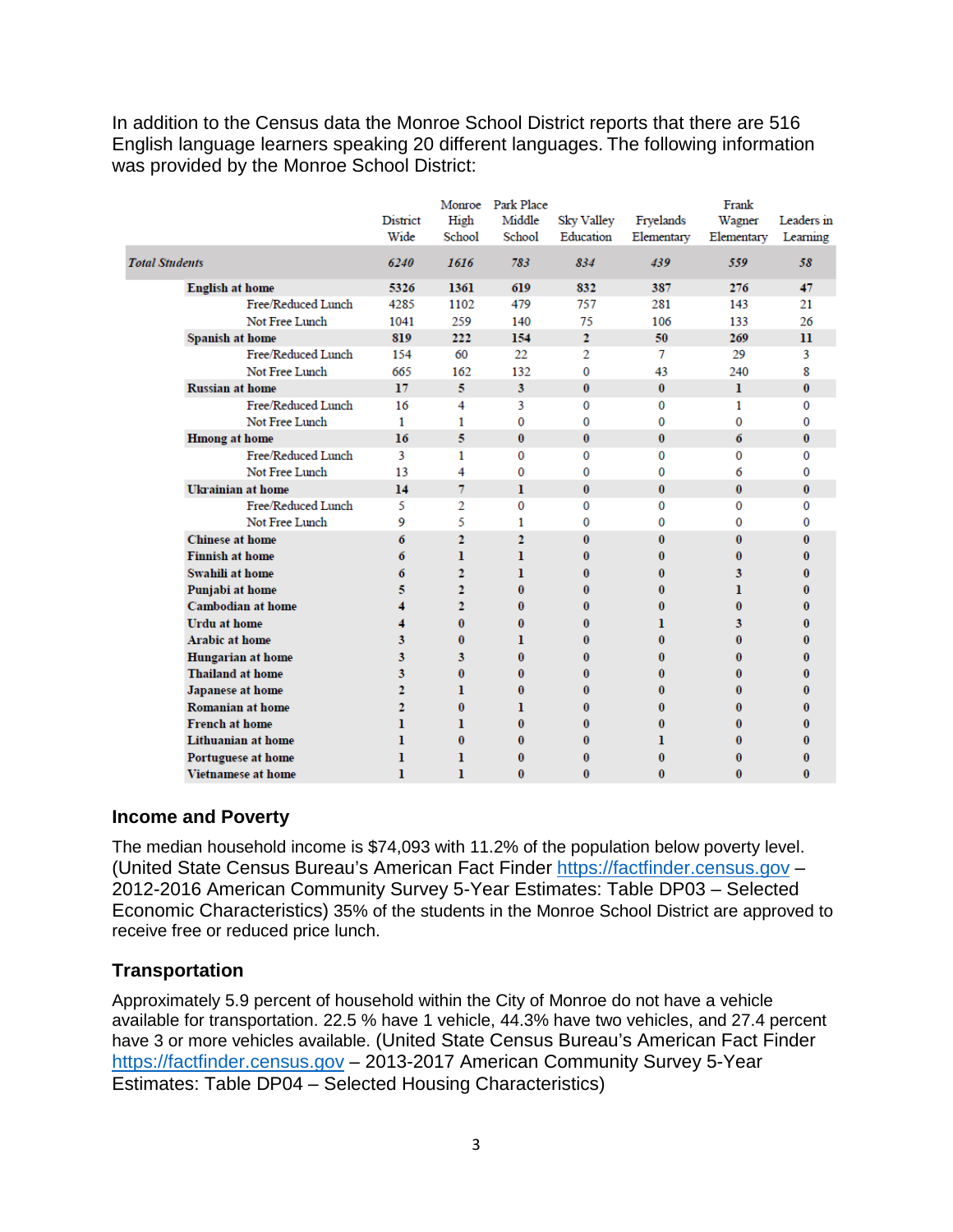# **Section 3. Public Outreach Activities**

City of Monroe staff assess projects on a case-by-case basis to determine special language needs based on the demographic characteristics of the area surrounding the project location. When necessary, written materials such as meeting notices and informational brochures are translated by Spanish speaking City staff.

|                                                                                                                |                          |                     | Notification                |                 |          |        |
|----------------------------------------------------------------------------------------------------------------|--------------------------|---------------------|-----------------------------|-----------------|----------|--------|
| Project                                                                                                        | <b>Award Amount</b>      | Date of Award       | Date                        | English Spanish |          | Phase  |
| <b>Graden Water Main Replacement</b>                                                                           | $\zeta$<br>629,363.28    | Antic. 2/26/19      |                             |                 |          |        |
| Design by: Harmsen & Associates                                                                                |                          |                     |                             |                 |          |        |
| <b>Type of Communication w/Public</b>                                                                          |                          |                     |                             |                 |          |        |
| Neighborhood Flyer                                                                                             |                          |                     | 4/18/2018                   | $\pmb{\times}$  |          | DE     |
| Open House                                                                                                     |                          |                     | 1/31/2019<br>5:30pm-7:30pm  | $\mathsf{x}$    | x - Note | Pre CN |
| Open Hosue Flyer                                                                                               |                          |                     | handed out at<br>Open House |                 |          | Pre CN |
| Postcard                                                                                                       |                          |                     |                             | X               | x - Note | Pre CN |
| Annoncement on City's Website                                                                                  |                          |                     |                             |                 |          |        |
| 132nd Water Main Replacement                                                                                   | \$<br>644,510.41         | Anticip.<br>2/12/19 |                             |                 |          |        |
| In House Design                                                                                                |                          |                     |                             |                 |          |        |
| Type of Communication w/Public                                                                                 |                          |                     |                             |                 |          |        |
| Tri-fold Mailer                                                                                                |                          |                     | 4/16/2018                   | $\mathsf{x}$    | x - Note | DE     |
| Letter - Upcoming Construction                                                                                 |                          |                     | 1/28/2019                   | $\mathsf{x}$    |          | Pre CN |
| AirField Waterline Replacement                                                                                 | \$<br>257,245.17         | 8/28/2018           |                             |                 |          |        |
| In House Design                                                                                                |                          |                     |                             |                 |          |        |
| <b>Type of Communication w/Public</b>                                                                          |                          |                     |                             |                 |          |        |
| Notice for Survey                                                                                              | Harmsen &<br>Associates  |                     | 3/27/2017                   | $\pmb{\times}$  |          | DE     |
| Notice for Environmental                                                                                       | The Watershed<br>Company |                     | 3/27/2017                   | $\mathsf{x}$    |          | DE     |
| Project impacted only Sno. County Fairgrounds parking yard, a Sheriff substation and Quarter Midget Track Club |                          |                     |                             |                 |          |        |

Spanish language materials were produced for the following projects:

No Title VI activities and/or studies were required in the list of projects above as Public Works staff conducting background research on all projects to determine the community composition and appropriate outreach required.

However, as the City continues to expand its outreach into the broader community in collecting data it is a goal for 2019 is to plan father ahead, collect better data by concentrating efforts at posting outreach and/or project specific materials at local laundry mats, Hispanic markets and grocery stores in town.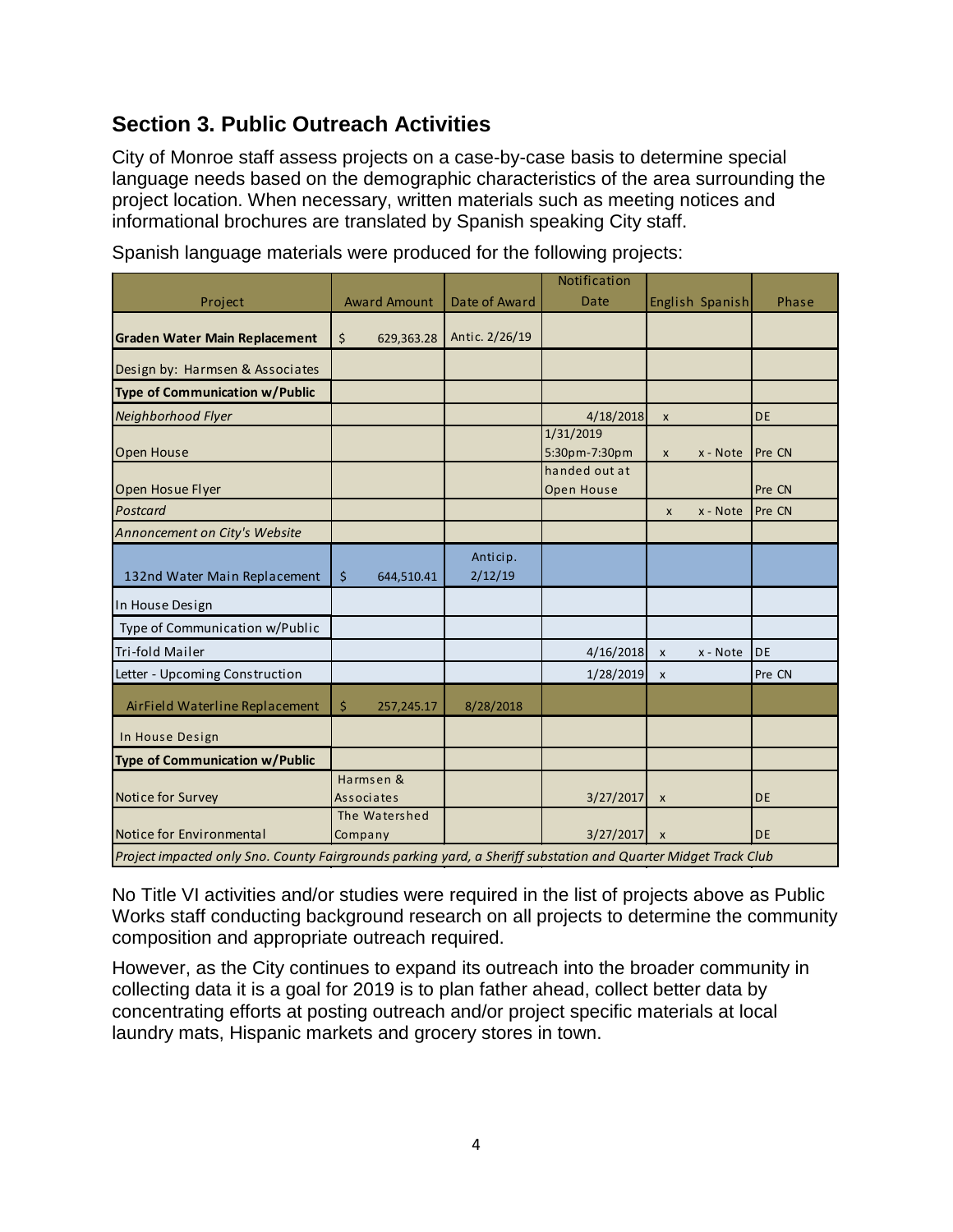| Chain Lake Road Phase 2a                | CM-2629(001)          |            | Date of Award Notification Date English Spanish |              | Phase     |
|-----------------------------------------|-----------------------|------------|-------------------------------------------------|--------------|-----------|
|                                         |                       | Compl.     |                                                 |              |           |
| <b>Project Design: WHPacific</b>        | \$<br>250,053.52      | 12/31/2020 |                                                 |              | <b>DE</b> |
|                                         |                       | Compl.     |                                                 |              |           |
| <b>ROW: Universal Field Services</b>    | \$<br>200,965.00      | 12/31/2020 |                                                 |              | ROW       |
| Type of Communication w/Public          |                       |            |                                                 |              |           |
| Notice for Geotechnical                 |                       |            | 1/12/2018                                       | $\mathsf{x}$ | <b>DE</b> |
| 191st Avenue Project                    |                       |            |                                                 |              |           |
|                                         |                       | Compl.     |                                                 |              |           |
| <b>Project Design: Perteet</b>          | \$<br>270,877.00      | 12/31/2020 |                                                 |              |           |
| Type of Communication w/Public          |                       |            |                                                 |              |           |
| <b>Business - Walmart Survey Notice</b> | A1 Aliance            | 7/20/2018  |                                                 | $\mathsf{x}$ | <b>DE</b> |
| Walmart Geotechnical Notice             | <b>HWA Geoscience</b> | 7/20/2018  |                                                 | X            |           |

# **Section 4. Transportation Related Contracts**

Projects are advertised in the Daily Journal of Commerce and The Herald and are available at plan centers. Projects not requiring formal bids use the MRSC Small Works Roster and the A/E Roster to select contractors.

A Title VI Non-Discrimination statement is included in all contracts.

The Public Works Division will take into account the demographic statistics and Environmental Justice considerations when evaluating the transportation improvement programs and projects with the Title VI Coordinator. If the demographic data reveals that this area is predominately a minority community it will be the City's goal to: 1) Work with a translator for possible open house or mailings as well as outreach materials; 2) Press Releases will be sent to La Raza.

In order to ensure that minority, women, and disadvantaged firms are provided equal opportunity to participate in the contracting arena the City of Monroe requires good faith effort on the part of bidders to meet the DMWBE goals of grant funded projects.

# **Section 5. Environmental Justice Populations Impacts**

During the reporting period no City of Monroe projects had potential adverse impacts to minority and/or low-income Environmental Justice populations; no persons were displaced, no long term noise increased resulted from the projects and no neighborhoods were bisected.

### **Section 6. ROW Acquisition**

No Right-of-way was acquired for City projects:

# **Section 7. Title VI Related Complaints**

No Title VI related complaints were received during this reporting period.

### **Section 8. Goals**

1) Find/contact translators within our City or surrounding area who would be interested in attending City Open House for CIP projects.